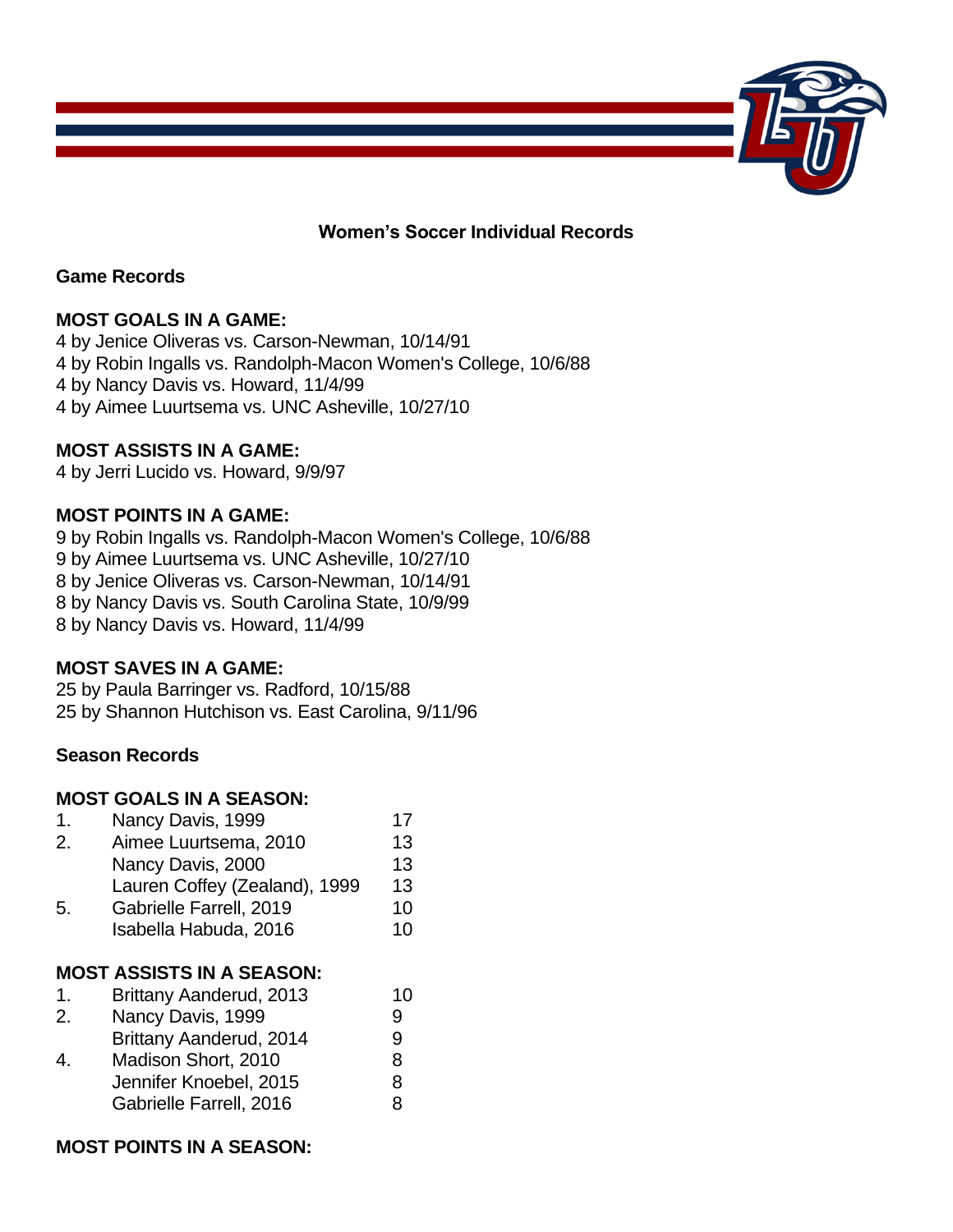| 1.<br>2.<br>3.<br>4.<br>5. | Nancy Davis, 1999<br>Nancy Davis, 2000<br>Lauren Coffey (Zealand), 1999<br>Aimee Luurtsema, 2010<br>Isabella Habuda, 2016 | 43<br>33<br>32<br>31<br>25 |      |
|----------------------------|---------------------------------------------------------------------------------------------------------------------------|----------------------------|------|
|                            | <b>MOST SAVES IN A SEASON:</b>                                                                                            |                            |      |
| 1.                         | Shannon Hutchinson, 1997                                                                                                  | 165                        |      |
| 2.                         | Paula Barringer, 1989                                                                                                     | 158                        |      |
| 3.                         | Shannon Hutchinson, 1996                                                                                                  | 143                        |      |
| 4.                         | Holly Van Noord, 2015                                                                                                     | 125                        |      |
| 5.                         | Shannon Hutchinson, 1995                                                                                                  | 123                        |      |
|                            | <b>MOST SHUTOUTS IN A SEASON:</b>                                                                                         |                            |      |
| 1.                         | Holly Van Noord, 2013                                                                                                     | 14                         |      |
| 2.                         | Natalie Mayer, 2001                                                                                                       | 9                          |      |
|                            | Karen Blocker, 2012                                                                                                       | 9                          |      |
|                            | Holly Van Noord, 2014                                                                                                     | 9                          |      |
| 5.                         | Holly Van Noord, 2016                                                                                                     | 8                          |      |
| 5.                         | Randi Palacios, 2021 Fall                                                                                                 | 8                          |      |
|                            | <b>BEST GOALS AGAINST AVERAGE IN A SEASON:</b>                                                                            |                            |      |
| 1.                         | Holly Van Noord, 2014                                                                                                     |                            | 0.69 |
| 2.                         | Holly Van Noord, 2013                                                                                                     |                            | 0.72 |
| 3.                         | Karen Blocker, 2012                                                                                                       |                            | 0.74 |
| 4.                         | Melody Jayroe, 2017                                                                                                       |                            | 0.84 |
| 5.                         | Holly Van Noord, 2016                                                                                                     |                            | 0.85 |
|                            | <b>MINUTES IN GOAL</b>                                                                                                    |                            |      |
| 1.                         | Holly Van Noord, 2013                                                                                                     | 2131                       |      |
|                            | Amy Moxley, 2000                                                                                                          | 1983                       |      |
| 3.                         | Holly Van Noord, 2015                                                                                                     | 1957                       |      |
| 4.                         | Karen Blocker, 2012                                                                                                       | 1955                       |      |
| 5.                         | Sonia Rodriguez, 2005                                                                                                     | 1940                       |      |
|                            | <b>Career Records</b>                                                                                                     |                            |      |
|                            | <b>MOST POINTS IN A CAREER:</b>                                                                                           |                            |      |
|                            | 1. Nancy Davis, 1998-2001                                                                                                 | 106                        |      |
|                            | 2. Brittany Aanderud, 2012-15                                                                                             | 64                         |      |
|                            | 3. Gabrielle Farrell, 2016-19                                                                                             | 62                         |      |
|                            | 4. Jennifer Knoebel, 2014-17                                                                                              | 57                         |      |
|                            | 5. Silvia Betancourt, 2008-11                                                                                             | 55                         |      |
|                            | 6. Amy Oberlin, 2005-08                                                                                                   | 54                         |      |
|                            | <b>MOST GOALS IN A CAREER:</b>                                                                                            |                            |      |
|                            | 1. Nancy Davis, 1998-2001                                                                                                 | 43                         |      |
|                            | 2. Gabrielle Farrell, 2016-19                                                                                             | 24                         |      |
|                            | Amy Oberlin, 2005, 06, 07, 08                                                                                             | 24                         |      |
|                            | 4. Silvia Betancourt, 2008-11                                                                                             | 23                         |      |

5. Lauren Zealand, 1999, 01, 03-04 20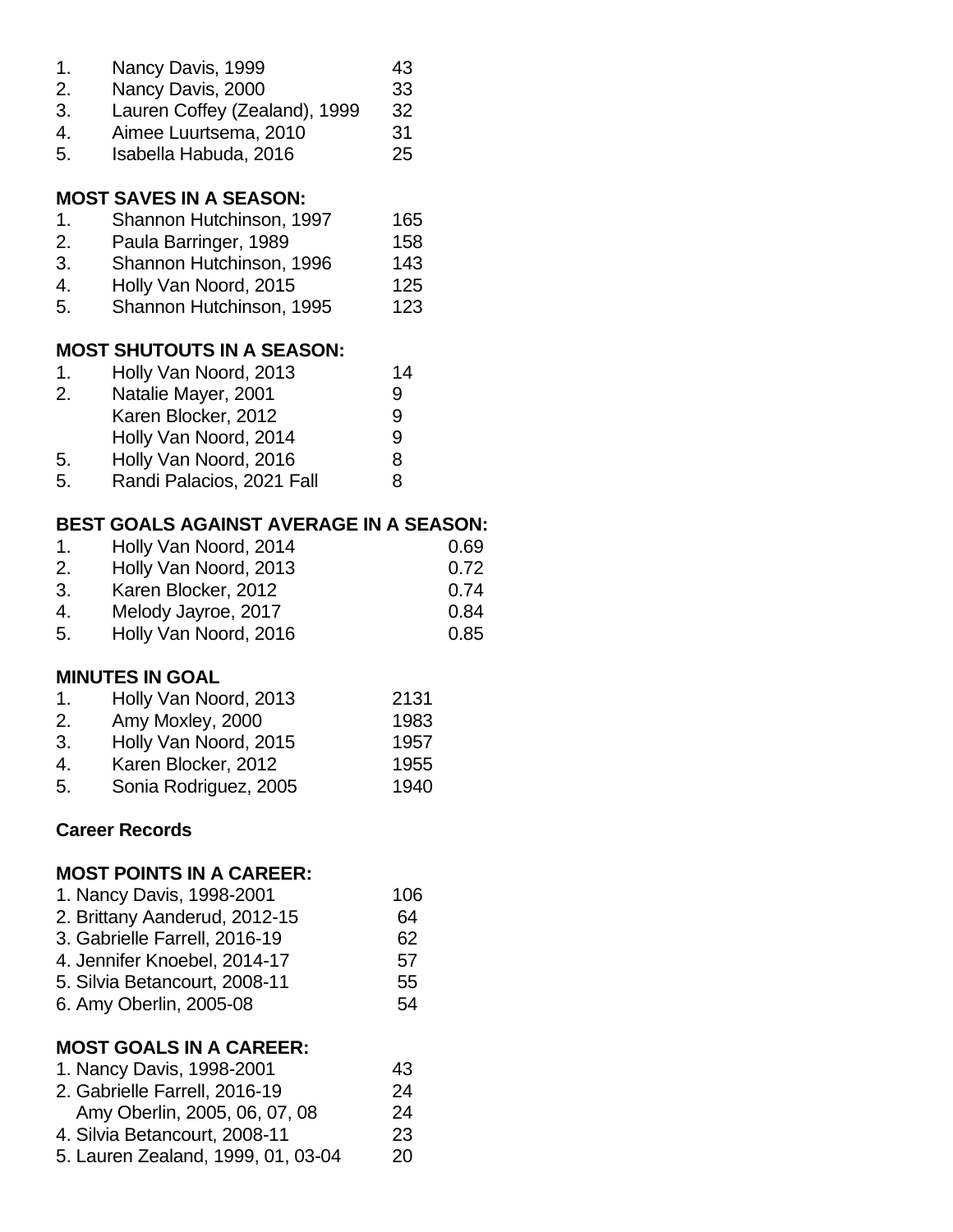## **MOST ASSISTS IN A CAREER:**

| 1. Brittany Aanderud, 2012-15  | 30 |
|--------------------------------|----|
| 2. Jennifer Knoebel, 2014-2017 | 21 |
| 3. Nancy Davis, 1998-2001      | 20 |
| 4. Cheryl Jones, 1997-00       | 18 |
| 5. Gabrielle Farrell, 2016-19  | 14 |
|                                |    |

## **GAMES PLAYED IN A CAREER:**

| 1. Jaime Bouffard, 2012-15    | 86 |
|-------------------------------|----|
| 2. Brittany Aanderud, 2012-15 | 85 |
| 3. Casey Norris, 2010-13      | 84 |
| 4. Maddie Boone, 2011-14      | 83 |
| 5. Jennifer Knoebel, 2014-17  | 82 |

## **MOST SAVES IN A CAREER:**

| 1. Shannon Hutchison, 1994-97  | 461 |
|--------------------------------|-----|
| 2. Holly Van Noord, 2013-16    | 407 |
| 3. Karen Blocker, 2008-09      | 339 |
| 4. Paula Barringer, 1989-91    | 296 |
| 5. Melody Jayroe, 2017-Present | 227 |
| 6. Ashley Nyholt, 2007-10      | 204 |

## **MOST SHUTOUTS IN CAREER:**

| 1. Holly Van Noord, 2013-16  | 41 |
|------------------------------|----|
| 2. Melody Jayroe, 2017-2021  | 27 |
| 3. Karen Blocker, 2008-12    | 20 |
| 4. Natalie Mayer, 2001-04    | 15 |
| 5. Ashley Nyholt, 2007-10    | 8  |
| 5. Randi Palacios, 2021 Fall | 8  |
|                              |    |

## **BEST GOALS AGAINST AVERAGE IN A CAREER (Min. 2,500 minutes in goal):**

| 1. Holly Van Noord, 2013-16    | 0.81 |
|--------------------------------|------|
| 2. Melody Jayroe, 2017-Present | 1.19 |
| 3. Karen Blocker, 2008-12      | 1.33 |
| 4. Sonia Rodriguez, 2000-05    | 1.64 |
| Ashley Nyholt, 2007-10         | 1.64 |
| 6. Natalie Mayer, 2001-2004    | 1.81 |

### **TOP 10 CAREER SCORERS**

| <b>NAME</b>              | <b>YEARS</b> | <b>GOALS</b> | <b>ASSISTS</b> | <b>POINTS</b> |
|--------------------------|--------------|--------------|----------------|---------------|
| Nancy Davis              | 1998-01      | 43           | 20             | 106           |
| <b>Brittany Aanderud</b> | 2012-15      | 17           | 30             | 64            |
| <b>Gabrielle Farrell</b> | 2016-19      | 24           | 14             | 62            |
| Jennifer Knoebel         | 2014-17      | 18           | 21             | 57            |
| Silvia Betancourt        | 2008-11      | 23           | 9              | 55            |
| Amy Oberlin              | 2005-08      | 24           | 6              | 54            |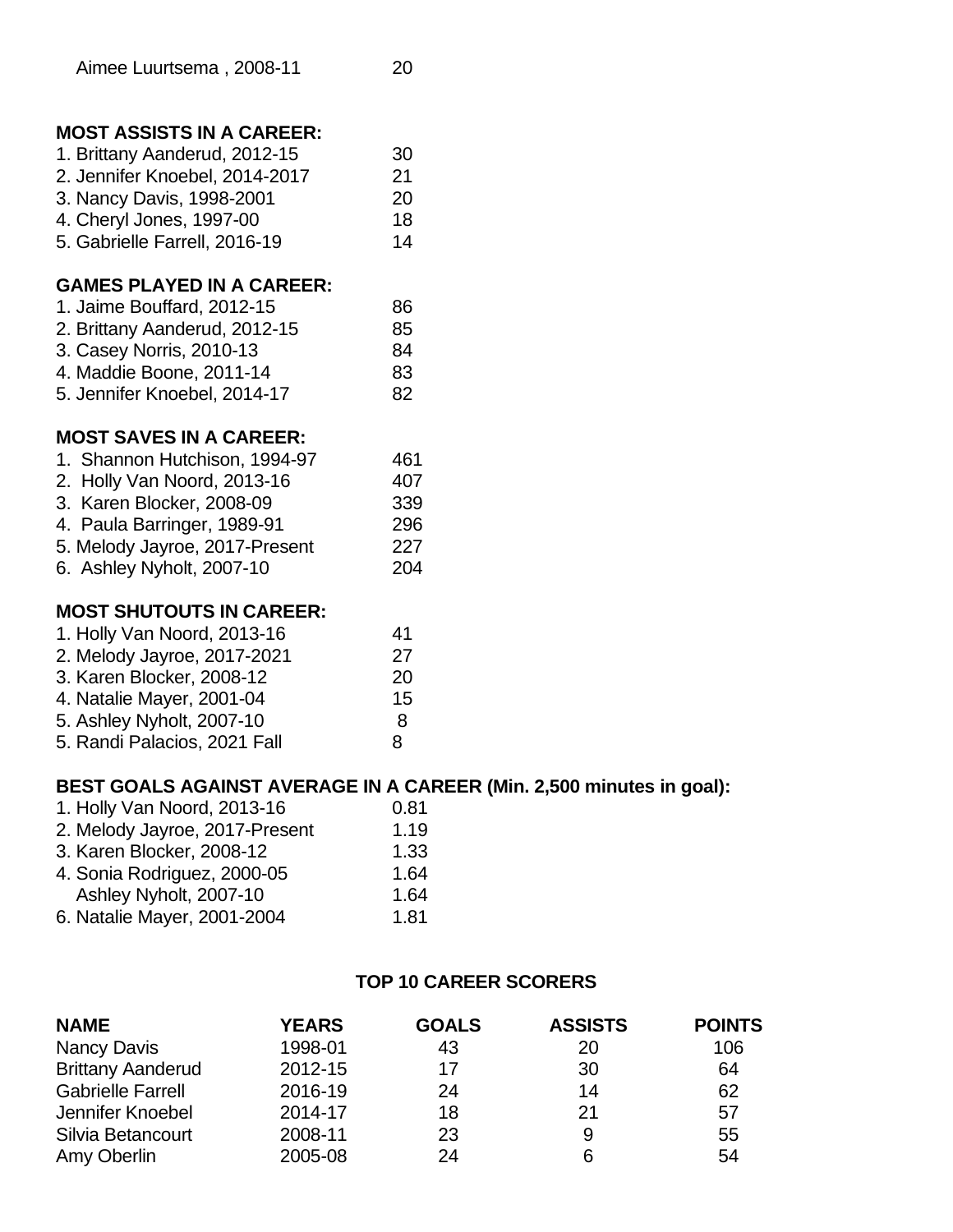| Aimee Luurtsema        | 2008-11         | 20 | 11 | 51 |
|------------------------|-----------------|----|----|----|
| Kasey Jamieson         | 2018-2021       | 19 | 12 | 50 |
| Lauren Zealand         | 1999, 01, 03-04 | 20 | 10 | 50 |
| Maria Owen             | 2007-10         | 18 | 11 | 47 |
| <b>Crystal Elmers</b>  | 2012-15         | 18 | 8  | 44 |
| Amy Ingalls            | 1989-92         | 19 | 5  | 43 |
| Isabella Habuda        | 2016-17         | 16 | 9  | 41 |
| <b>Jenice Oliveras</b> | 1991-94         | 14 | 9  | 37 |

# **Leading Scorers Per Season**

| Year    | <b>Name</b>              | <b>Goals</b>            | <b>Assists</b>          | <b>Points</b>  |
|---------|--------------------------|-------------------------|-------------------------|----------------|
| 1988    | Robin Ingalls            | 6                       | 5                       | 17             |
| 1989    | Amy Ingalls              | 5                       | 1                       | 11             |
| 1990    | Amy Ingalls              | 5                       | $\overline{2}$          | 12             |
| 1991    | Leanne Faulk             | 7                       | 4                       | 18             |
| 1992    | Kendra Bengds            | 5                       | $\mathbf 0$             | 10             |
| 1993    | Cori Tallman             | 4                       | $\overline{2}$          | 10             |
| 1994    | Jennifer Rapp            | 8                       | $\overline{2}$          | 18             |
| 1995    | Jennifer Jess            | 3                       | 1                       | $\overline{7}$ |
| 1996    | Jessica Kerth            | $\overline{2}$          | 0                       | 4              |
|         | Cori Tallman             | 1                       | $\overline{2}$          | 4              |
| 1997    | Jerri Lucido             | 6                       | 5                       | 17             |
| 1998    | Nancy Davis              | 9                       | 3                       | 21             |
| 1999    | <b>Nancy Davis</b>       | 17                      | 9                       | 43             |
| 2000    | Nancy Davis              | 13                      | 7                       | 33             |
| 2001    | Katie Woodrow            | 6                       | 3                       | 15             |
| 2002    | Jenny Davis              | 3                       | 0                       | 6              |
|         | <b>Sarah Foster</b>      | 3                       | 0                       | 6              |
|         | Sarah Gantner            | 3                       | 0                       | 6              |
|         | Katie Woodrow            | $\overline{2}$          | $\overline{c}$          | 6              |
| 2003    | Rachel Lyndon            | $\overline{\mathbf{4}}$ | 1                       | 9              |
| 2004    | Lauren Zealand           | 3                       | $\overline{2}$          | 8              |
| 2005    | Tanya Payne              | 5                       | 4                       | 14             |
| 2006    | Amy Oberlin              | 5                       | 3                       | 13             |
|         | Mandee Wheelock          | 5                       | 3                       | 13             |
| 2007    | Amy Oberlin              | 6                       | $\mathbf 0$             | 12             |
| 2008    | Amy Oberlin              | 8                       | $\overline{2}$          | 18             |
| 2009    | Maria Owen               | 6                       | $\overline{\mathbf{4}}$ | 16             |
| 2010    | Aimee Luurtsema          | 13                      | 5                       | 31             |
| 2011    | Silvia Betancourt        | 4                       | 3                       | 11             |
| 2012    | Jaime Bouffard           | 5                       | $\overline{2}$          | 12             |
| 2013    | <b>Brittany Aanderud</b> | 6                       | 10                      | 22             |
|         | <b>Crystal Elmers</b>    | 6                       | 4                       | 16             |
| 2014    | <b>Crystal Elmers</b>    | 7                       | $\overline{c}$          | 18             |
| 2015    | Jennifer Knoebel         | 6                       | 8                       | 20             |
| 2016    | Isabella Habuda          | 10                      | 5                       | 25             |
| 2017    | Isabella Habuda          | 6                       | $\overline{\mathbf{4}}$ | 16             |
| 2018    | <b>Gabrielle Farrell</b> | 3                       | $\overline{\mathbf{c}}$ | 8              |
| 2019    | <b>Gabrielle Farrell</b> | 10                      | $\overline{2}$          | 22             |
| 2021 SP | Kasey Jamieson           | 7                       | 1                       | 15             |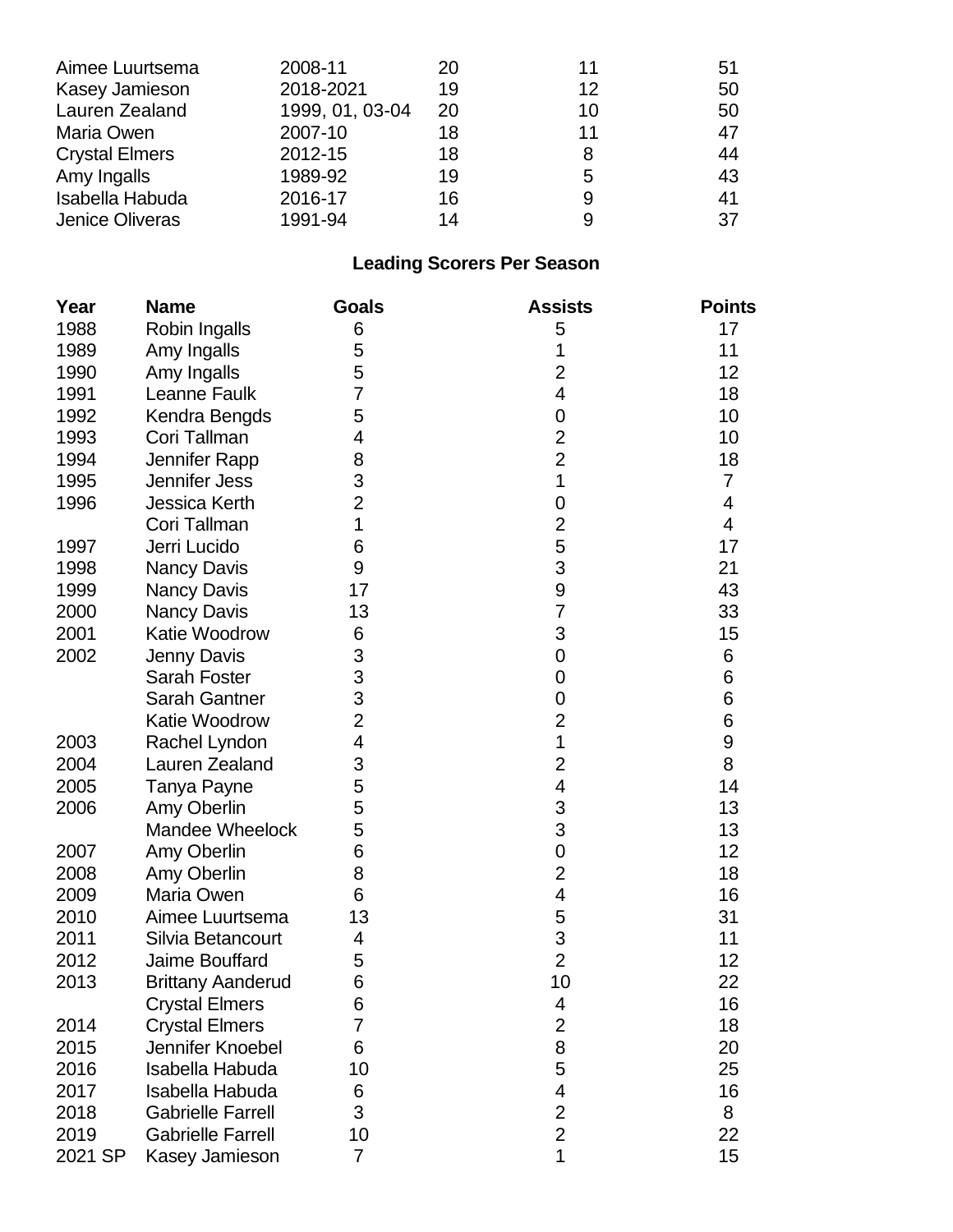| Year             | <b>Name</b>                      | <b>Goals Against Average</b> |
|------------------|----------------------------------|------------------------------|
| 1988             | Paula Barringer                  | 4.59                         |
| 1989             | Paula Barringer                  | 3.67                         |
| 1990             | <b>Holly Lightbody</b>           | 2.96                         |
| 1991             | <b>Heather Greene</b>            | 1.42                         |
| 1992             | <b>Michelle Curtis</b>           | 2.82                         |
| 1993             | <b>Michelle Curtis</b>           | 3.52                         |
| 1994             | <b>Shannon Hutchison</b>         | 2.97                         |
| 1995             | <b>Shannon Hutchison</b>         | 1.98                         |
| 1996             | <b>Shannon Hutchison</b>         | 2.69                         |
| 1997             | Shannon Hutchison                | 2.02                         |
| 1998             | <b>Addy Allen</b>                | 2.25                         |
| 1999             | <b>Addy Allen</b>                | 2.00                         |
| 2000             | <b>Amy Moxley</b>                | 1.04                         |
| 2001             | Natalie Mayer                    | 1.31                         |
| 2002             | Natalie Mayer                    | 1.30                         |
| 2003             | <b>Christie Goodman-Williams</b> | 1.54                         |
| 2004             | Natalie Mayer                    | 2.20                         |
| 2005             | Sonia Rodriguez                  | 1.41                         |
| 2006             | <b>Katherine Neff</b>            | 1.05                         |
| 2007             | Lauren Kamphius                  | 1.29                         |
| 2008             | <b>Karen Blocker</b>             | 2.41                         |
| 2009             | Karen Blocker                    | 1.16                         |
| 2010             | <b>Ashley Nyholt</b>             | 1.70                         |
| 2011             | Karen Blocker                    | 1.50                         |
| 2012             | Karen Blocker                    | 0.74                         |
| 2013             | Holly Van Noord                  | 0.72                         |
| 2014             | Holly Van Noord                  | 0.69                         |
| 2015             | Holly Van Noord                  | 0.92                         |
| 2016             | Holly Van Noord                  | 0.85                         |
| 2017             | Melody Jayroe                    | 0.84                         |
| 2018             | Melody Jayroe                    | 1.87                         |
| 2019             | Melody Jayroe                    | 1.12                         |
| 2021 SP          | Melody Jayroe                    | 1.06                         |
| <b>2021 Fall</b> | <b>Randi Palacios</b>            | 0.86                         |

# **Women's Soccer Coaching Records**

| Coach               | <b>Years</b> | <b>Record</b> |
|---------------------|--------------|---------------|
| Roy Yarborough      | 1988         | $4 - 6 - 1$   |
| Jim Long            | 1989-91      | $13 - 25 - 3$ |
| Kerry St. John      | 1992-93      | $5 - 19 - 1$  |
| <b>Ken Perkins</b>  | 1994-96      | $11 - 35 - 0$ |
| <b>James Price</b>  | 1997-2007    | 87-104-15     |
| Jessica (Celi) Hain | 2008-2015    | 83-62-18      |
| Nate Norman         | 2015         | $14 - 8 - 0$  |